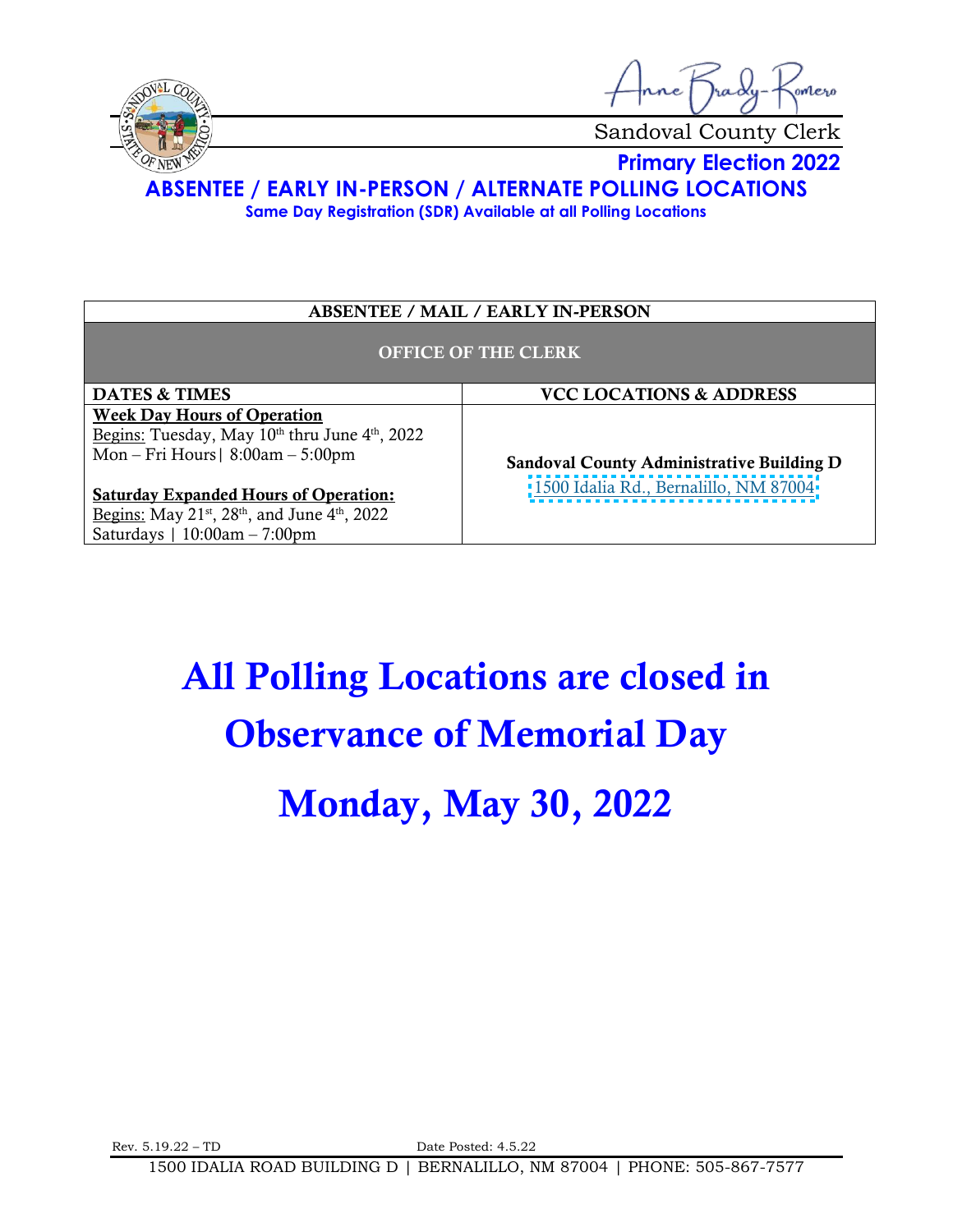

nne Trady .<br>omero

Sandoval County Clerk

**Primary Election 2022**

## **ABSENTEE / EARLY IN-PERSON / ALTERNATE POLLING LOCATIONS**

**Same Day Registration (SDR) Available at all Polling Locations**

## Voter Convenience Centers (VCC):

*(All voters in the county may vote at these locations, regardless of where they live.)*

| 7 Sovereign Pueblo's in Sandoval County              |                                                 |  |
|------------------------------------------------------|-------------------------------------------------|--|
| <b>COCHITI PUEBLO</b>                                |                                                 |  |
| <b>DATES &amp; TIMES</b>                             | <b>VCC LOCATIONS &amp; ADDRESS</b>              |  |
| May 23rd and May 24th, 2022                          | <b>Cochiti Pueblo Community Center</b>          |  |
| 10:00am - 7:00pm                                     | 255 Cochiti St., Cochiti Pueblo, NM 87072       |  |
|                                                      | <b>JEMEZ PUEBLO</b>                             |  |
| <b>DATES &amp; TIMES</b>                             | <b>VCC LOCATIONS &amp; ADDRESS</b>              |  |
| May 23rd and May 24th, 2022                          | <b>Community Resource Center</b>                |  |
| 10:00am - 7:00pm                                     | 129 Canal Street, Jemez Pueblo, NM 87024        |  |
|                                                      | <b>SANTA ANA PUEBLO</b>                         |  |
| <b>DATES &amp; TIMES</b>                             | <b>VCC LOCATIONS &amp; ADDRESS</b>              |  |
| May $25^{\text{th}}$ and May $26^{\text{th}}$ , 2022 | Santa Ana Pueblo Wellness Center                |  |
| 10:00am - 7:00pm                                     | 225 Ranchitos Rd., Santa Ana Pueblo, NM 87004   |  |
|                                                      | <b>SAN FELIPE PUEBLO</b>                        |  |
| <b>DATES &amp; TIMES</b>                             | <b>VCC LOCATIONS &amp; ADDRESS</b>              |  |
| May 25 <sup>th</sup> and May 26 <sup>th,</sup> 2022  | San Felipe Pueblo Headstart                     |  |
| 10:00am - 7:00pm                                     | 10 Meadowview Road, San Felipe Pueblo, NM 87001 |  |
|                                                      | <b>SANDIA PUEBLO</b>                            |  |
| <b>DATES &amp; TIMES</b>                             | <b>VCC LOCATIONS &amp; ADDRESS</b>              |  |
| May $31st$ and June $1st$ , 2022                     | Sandia Pueblo Community Center                  |  |
| 10:00am - 7:00pm                                     | 481 Sandia Loop, Sandia Pueblo, NM 87004        |  |
| <b>SANTO DOMINGO PUEBLO</b>                          |                                                 |  |
| <b>DATES &amp; TIMES</b>                             | <b>VCC LOCATIONS &amp; ADDRESS</b>              |  |
| June 2 <sup>nd</sup> and June 3 <sup>rd</sup> , 2022 | <b>Santo Domingo Pueblo Community Center</b>    |  |
| 10:00am - 7:00pm                                     | 1 Tesuque St., Santo Domingo Pueblo, NM 87052   |  |
| <b>ZIA PUEBLO</b>                                    |                                                 |  |
| <b>DATES &amp; TIMES</b>                             | <b>VCC LOCATIONS &amp; ADDRESS</b>              |  |
| May $31st$ and June $1st$ , 2022                     | Zia Pueblo Community Center                     |  |
| 10:00am - 7:00pm                                     | 135 Capitol Square Dr., San Ysidro, NM 87053    |  |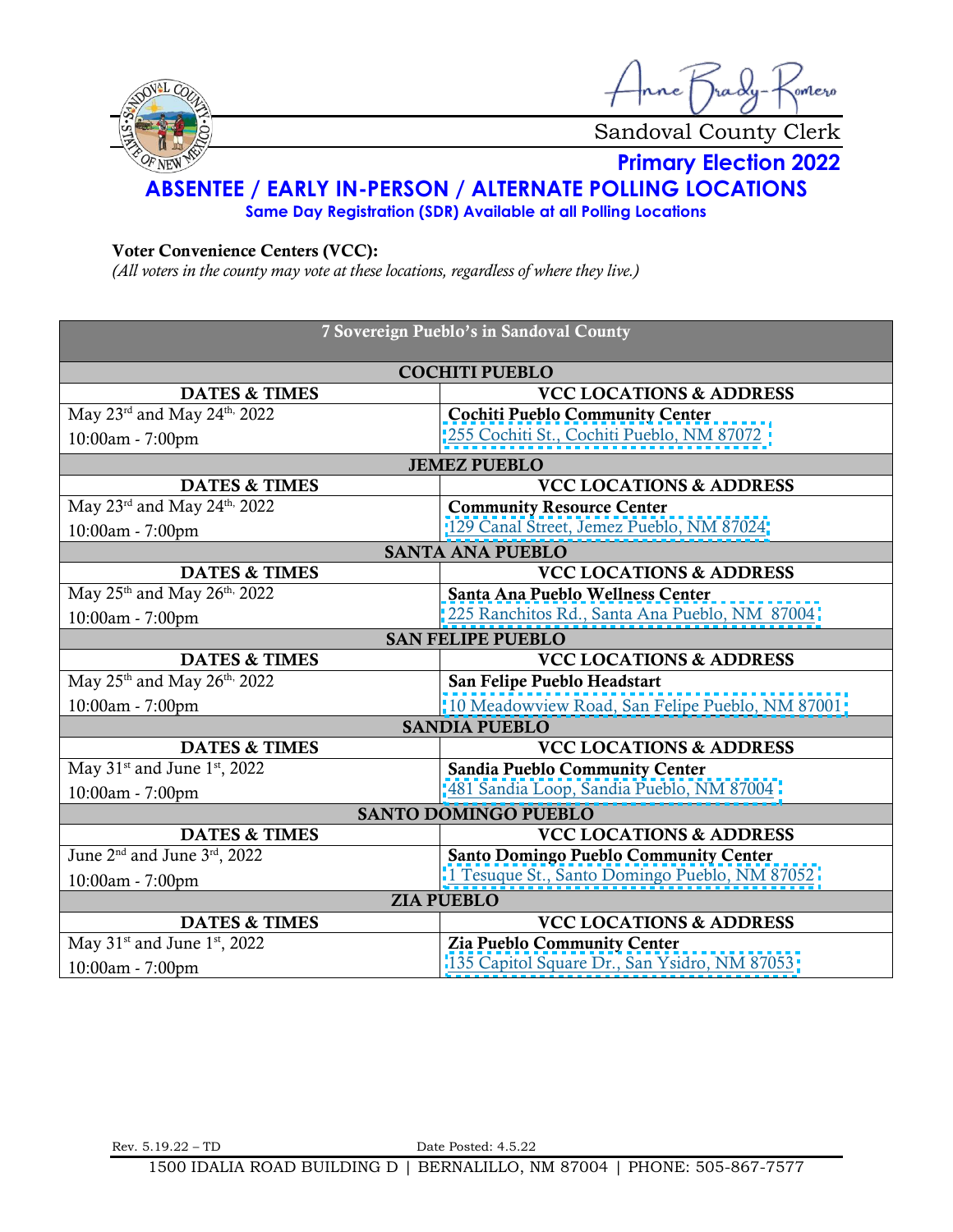

nne Jrady omero

Sandoval County Clerk

## **Primary Election 2022**

## **ABSENTEE / EARLY IN-PERSON / ALTERNATE POLLING LOCATIONS**

**Same Day Registration (SDR) Available at all Polling Locations**

## Voter Convenience Centers (VCC):

*(All voters in the county may vote at these locations, regardless of where they live.)*

| 3 Sovereign Navajo Nation Chapter's in Sandoval County |                                             |  |
|--------------------------------------------------------|---------------------------------------------|--|
|                                                        |                                             |  |
| <b>COUNSELORS CHAPTER</b>                              |                                             |  |
| <b>DATES &amp; TIMES</b>                               | <b>VCC LOCATIONS &amp; ADDRESS</b>          |  |
| May 23rd and May 24th 2022                             | <b>Counselors Chapter House</b>             |  |
| $10:00am - 7:00pm$                                     | 9828 Chapter House 14, Counselors, NM 87018 |  |
| <b>OJO ENCINO CHAPTER</b>                              |                                             |  |
| <b>DATES &amp; TIMES</b>                               | <b>VCC LOCATIONS &amp; ADDRESS</b>          |  |
| May $25th$ and May $26th$ 2022                         | Ojo Encino Chapter House                    |  |
| $10:00am - 7:00pm$                                     | 1435 Starlake Road, Ojo Encino, NM 87013    |  |
| <b>TORREON CHAPTER</b>                                 |                                             |  |
| <b>DATES &amp; TIMES</b>                               | <b>VCC LOCATIONS &amp; ADDRESS</b>          |  |
| May $31st$ and June $1st 2022$                         | <b>Torreon Chapter House</b>                |  |
| $10:00am - 7:00pm$                                     | Highway 197, Torreon, NM 87013              |  |

| <b>Unincorporated Areas in Sandoval County</b>         |                                            |  |
|--------------------------------------------------------|--------------------------------------------|--|
| <b>PLACITAS</b>                                        |                                            |  |
| <b>DATES &amp; TIMES</b>                               | <b>VCC LOCATIONS &amp; ADDRESS</b>         |  |
| May 21 <sup>st,</sup> thru June $4^{\text{th}}$ , 2022 | <b>Placitas Library</b>                    |  |
| Monday - Saturday's   10:00am - 7:00pm                 | 453 Highway 165, Placitas, NM 87043        |  |
| May 23 <sup>st,</sup> thru June $4^{\text{th}}$ , 2022 | Las Placitas Presbyterian Church           |  |
| Monday – Saturday's $\vert$ 10:00am - 7:00pm           | 7 Paseo de San Antonio, Placitas, NM 87043 |  |